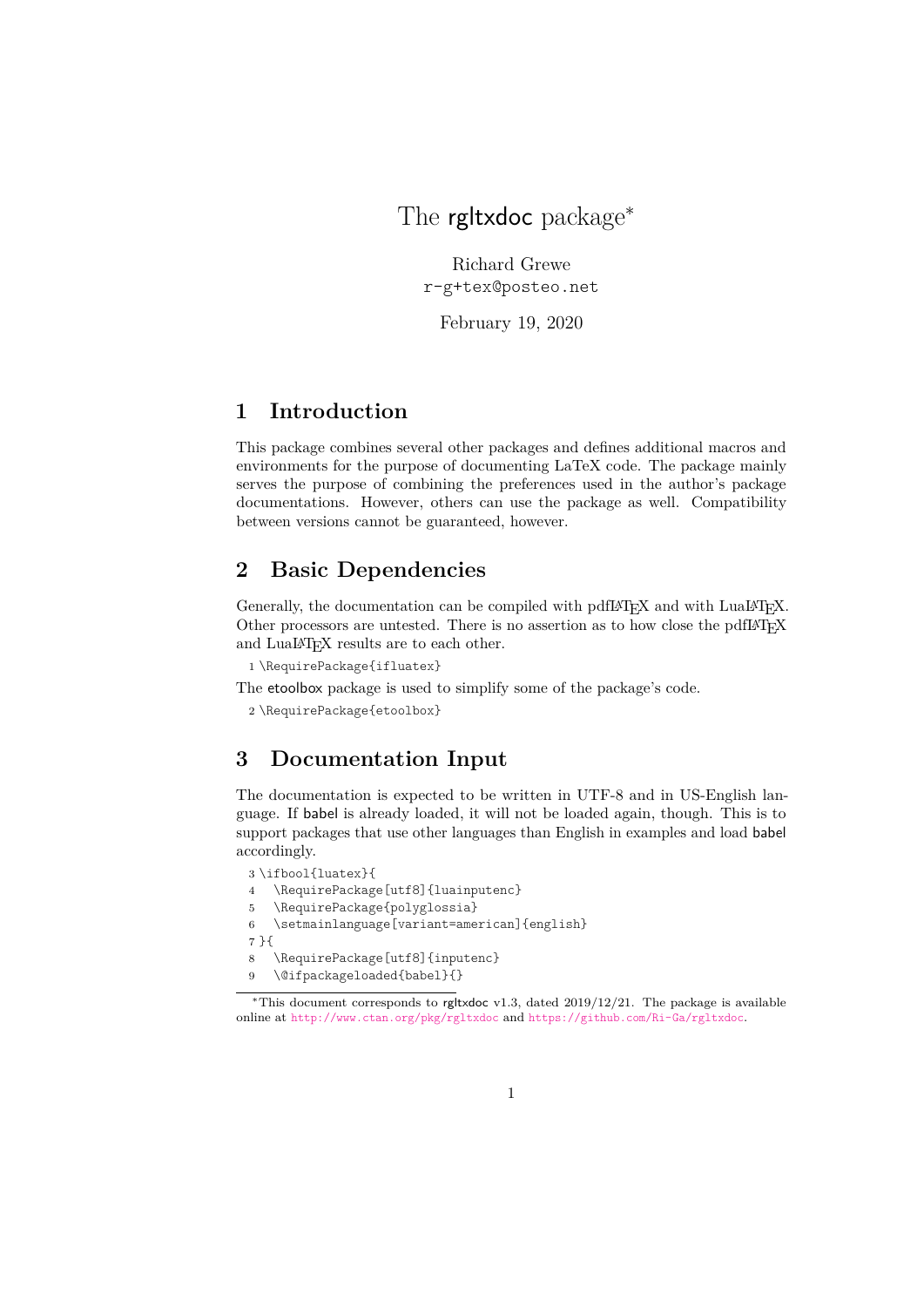```
10 {\RequirePackage[english]{babel}}
11 }
```
#### **4 General Appearance**

Code in this section determines the general appearance of documentation text and is not specific to documenting LATEX code.

#### **4.1 Page Layout**

For the page layout, A4 is used for the paper size. Border correction established wider left margins for typesetting long macro names. The DIV value is tuned to make the lines wide enough to support at least 72 characters in the package documentation code.

```
12 \RequirePackage[a4paper,twoside=false]{geometry}
13 \RequirePackage[DIV=9,BCOR=2.25cm]{typearea}
```
#### **4.2 Fonts**

For the font, Latin Modern is used. Particularly, a light version of the typewriter font is used, such that highlighting in listings is possible via a bold font series.

```
14 \ifbool{luatex}{
15 \RequirePackage{fontspec}
16 \setmainfont[SmallCapsFont={* Caps}]{Latin Modern Roman}
17 \setsansfont{Latin Modern Sans}
18 \setmonofont[Scale=MatchLowercase,
19 SmallCapsFont={Latin Modern Mono Caps}]
20 {Latin Modern Mono Light}
21 }{
22 \RequirePackage[T1]{fontenc}
23 \RequirePackage[lighttt]{lmodern}
```
<span id="page-1-9"></span><span id="page-1-8"></span>With just the above code, a construct like  $\csch\text{fo}$  meta{bar}} for documenting parameter-dependent macro names fails due to missing fonts. The following two lines fix this. The first line ensures that the typewriter font is loaded (via an \hbox with typewriter text that is not actually displayed) and the second line declares the required font shape (see [https://tex.stackexchange.com/questions/234003/](https://tex.stackexchange.com/questions/234003/italic-font-in-lmodern-lighttt) [italic-font-in-lmodern-lighttt](https://tex.stackexchange.com/questions/234003/italic-font-in-lmodern-lighttt)).

```
24 \bgroup\setbox\z@\hbox{\ttfamily ignore}\egroup
25 \DeclareFontShape{T1}{lmtt}{m}{it}{<->sub*lmtt/m/sl}{}
26 }
```
Finally, microtype is used for small font improvements.

<span id="page-1-10"></span>27 \RequirePackage{microtype}

We simplify quoting names through the csquotes package and register " to produce double opening/closing quotation marks.

```
28 \RequirePackage[autostyle=true]{csquotes}
29 \MakeOuterQuote{"}
```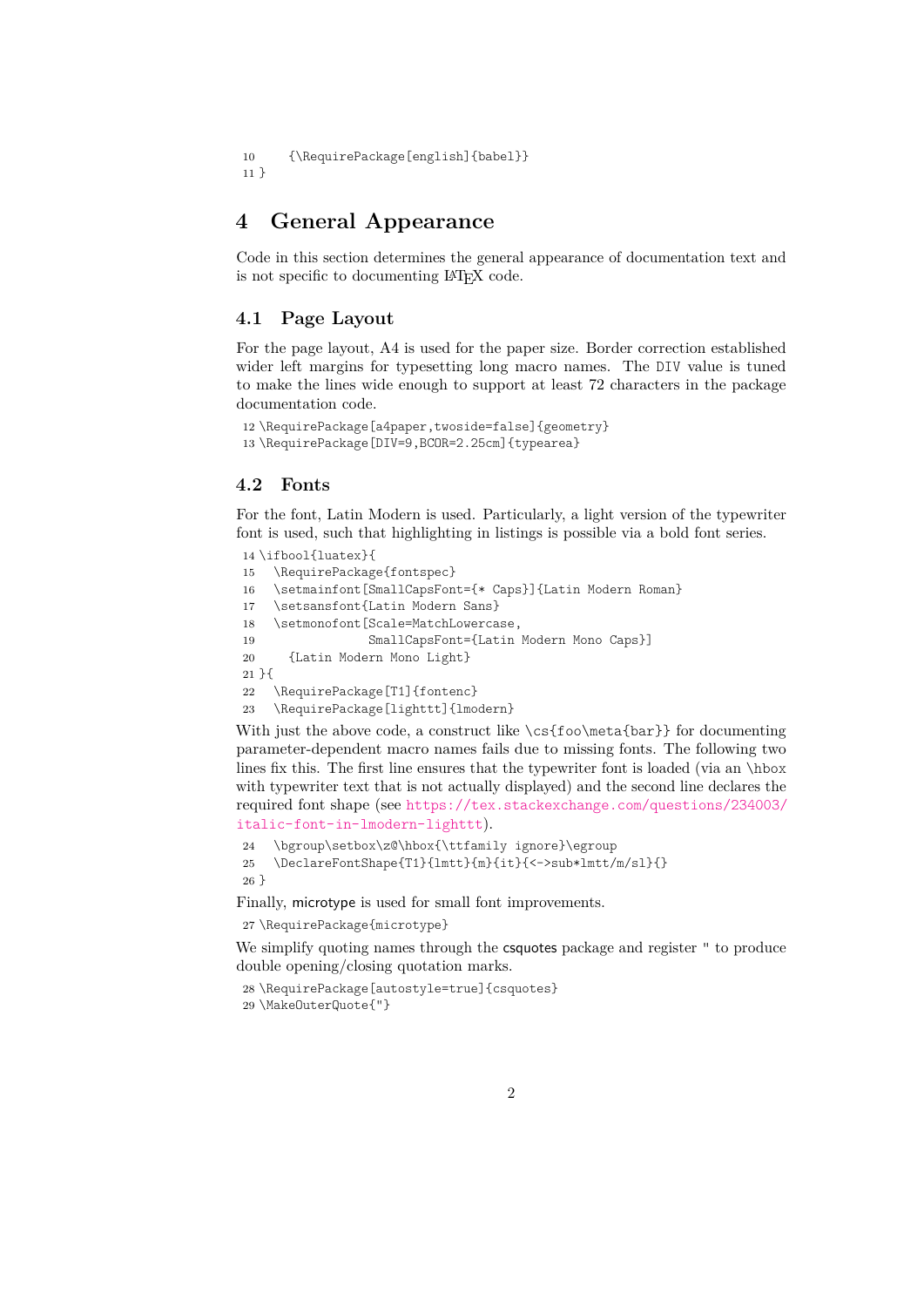#### <span id="page-2-1"></span>**4.3 Document Structure**

For the most part, documentations are structured as usual, through a title as well as sections and sub-sections and so forth. The following two packages improve the possibilities for using lists in documentation and visually improve the index through a two-column layout.

<span id="page-2-4"></span>30 \RequirePackage[inline]{enumitem}

```
31 \RequirePackage[columns=2]{idxlayout}
```
The cleveref package now requires amsmath to be loaded before. We actually do not need amsmath, but it also should not harm to load it nonetheless to avoid that rgltxdoc now has to be loaded after amsmath.

<span id="page-2-6"></span>32 \RequirePackage{amsmath}

The cleveref and varioref packages shall be used for referencing structural entities, such as sections and figures. Hyperlinks are enabled through hypdoc.

<span id="page-2-7"></span>33 \RequirePackage{varioref}

```
34 \RequirePackage{hypdoc}
```
<span id="page-2-9"></span>35 \RequirePackage[capitalise,noabbrev,nameinlink]{cleveref}

#### **5 Documenting Things**

This package builds on the doc package for several documentation macros, such as \marg, \oarg, and \meta.

```
36 \RequirePackage{doc}
```
#### <span id="page-2-0"></span>**5.1 Macros and Environments**

The main macros here, \NiceDescribeMacro and \NiceDescribeEnv, are references to \DescribeMacro and \DescribeEnv of the doc package, with which they share the purpose. The main difference is the appearance in that the "nice" macros include the argument list.

\NiceDescribeMacro[ $\langle i dx \rangle$ ]{ $\langle maxr0 \rangle$ }{ $\langle parameters \rangle$ }

 $\NicebescribeMacros{n}{[idx_1]}({macro_1}{\gamma})$ { $\langle params_1\rangle$ }.  $[\langle idx_n\rangle]$ { $\langle macro_n\rangle$ }{ $\langle params_n\rangle$ }

<span id="page-2-3"></span><span id="page-2-2"></span>These macros produce a description header for a single macro or, respectively, for multiple macros. The above two lines are an example of such a description header, which is produced by the following code:

| \NiceDescribeMacros{2}                                          |  |
|-----------------------------------------------------------------|--|
| ${\NiceDescribeMacro}({\oarg\idx}\text{macro}\text{parameters}$ |  |
| ${\rm i\thinspace\}$                                            |  |
| \oarg{idx\$ 1\$}\marg{macro\$_1\$}\marg{params\$_1\$}\ldots     |  |
| \oarg{idx\$ n\$}\marg{macro\$ n\$}\marg{params\$ n\$}}          |  |

The arguments to the macro are described below:

| $\langle n \rangle$          | This argument specifies the number of macros to be described. |
|------------------------------|---------------------------------------------------------------|
| $\langle macro\rangle,$      | These arguments specify the macros for which a description    |
| $\langle macro_1 \rangle, ,$ | header shall be produced.                                     |
| $\langle macro_n\rangle$     |                                                               |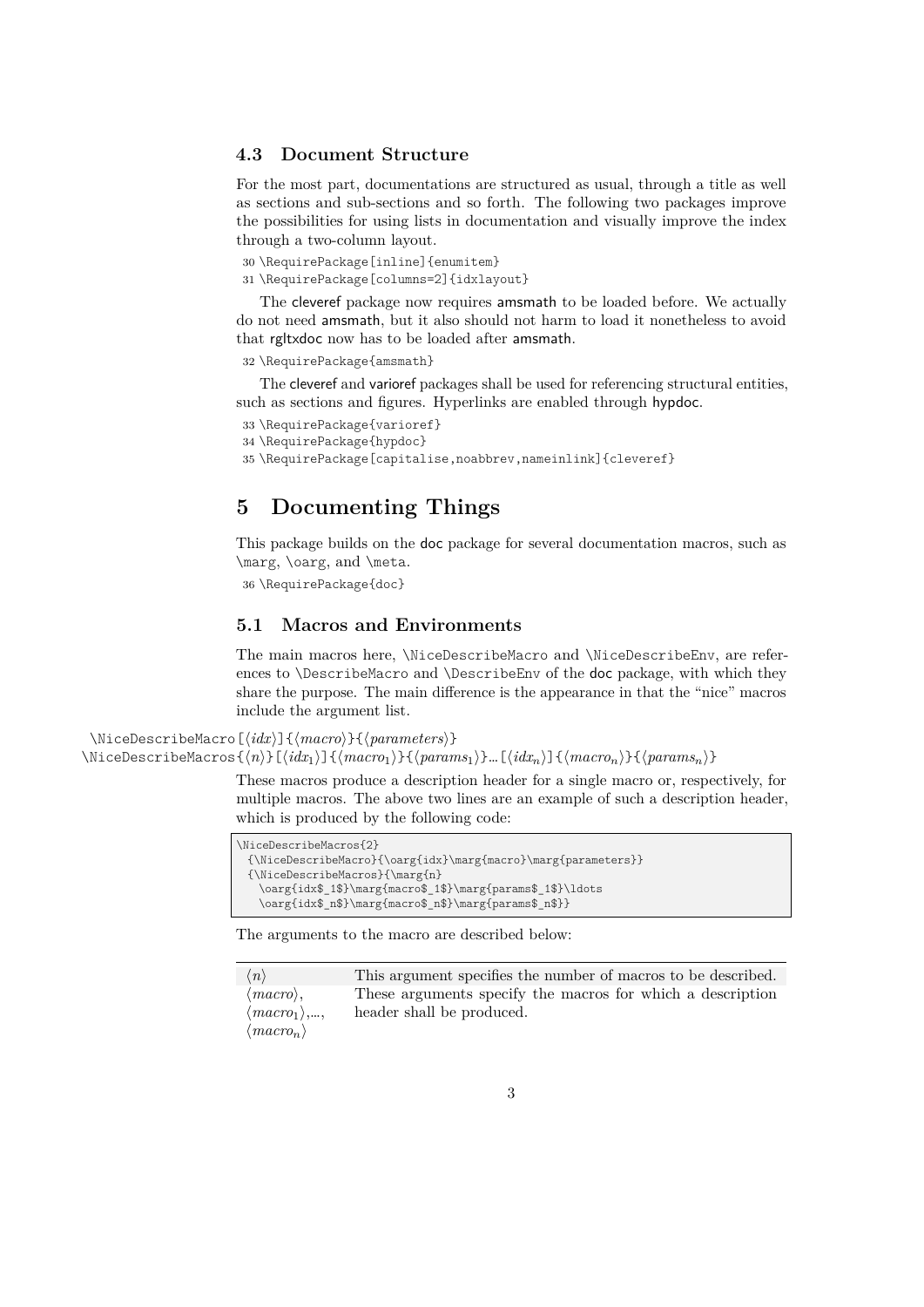| $\langle parameters \rangle,$       | These arguments take the sequence that specifies all optional                  |
|-------------------------------------|--------------------------------------------------------------------------------|
| $\langle params_1 \rangle, ,$       | and mandatory arguments of the respective $\langle macro\rangle$ . Typically,  |
| $\langle \mathit{params}_n \rangle$ | these would be sequences of \carg and \marg instances.                         |
| $\langle i dx \rangle,$             | These optional arguments arguments specify which index entries                 |
| $\langle i dx_1 \rangle, ,$         | shall be documented, if they differ from the respective $\langle macro\rangle$ |
| $\langle i dx_N \rangle$            | parameters. This, for instance allows $\langle macro \rangle$ to be "\foo(*)"  |
|                                     | whereas the $\langle i dx \rangle$ parameter could be "\foo,\foo*".            |

```
\NiceDescribeEnv[\langle idx \rangle]{\langle environment \rangle}{\langle parameters \rangle}
```

```
\NicebescribeEnvs{\neprint{\neprint{\neprint{h}}[\frac{idx_1}{\env_2in}}{\env_2in}{\neprint{\neprint{\neprint{\nepsil}}$\sqrt{\nepsil}$\sqrt{\nepsil}$\sqrt{\nepsil}$\sqrt{\nepsil}$\sqrt{\nepsil}$\sqrt{\nepsil}$\sqrt{\nepsil}$\sq
```
<span id="page-3-4"></span><span id="page-3-3"></span>These macros are the counterparts of \NiceDescribeMacro and, respectively, \NiceDescribeMacros when it comes to LAT<sub>E</sub>X environments. The  $\langle environment \rangle$ (resp.  $\langle env_1 \rangle$  to  $\langle env_n \rangle$ ) parameters are the names of the respective environments. A usage example can be found in the implementation part of [Section 5.2](#page-7-0) on page [8.](#page-7-0)

 $\langle$ NiceDescribeCounter[ $\langle i dx \rangle$ ] $\{ \langle counter \rangle\}$ }

 $\Nicel$ escribeCounters $\{\langle n \rangle\}$ [ $\langle d x_1 \rangle$ ] $\{\langle c t r_1 \rangle\}$  $\{\langle q u a l_1 \rangle\}$ …[ $\langle d x_n \rangle$ ] $\{\langle c t r_n \rangle\}$  $\{\langle q u a l_n \rangle\}$ 

<span id="page-3-5"></span><span id="page-3-2"></span><span id="page-3-1"></span>These macros are analogous to the above macros, but aimed for documenting LAT<sub>EX</sub> counters.

\NiceDescribeKey[ $\langle i dx \rangle$ ]{ $\langle key name \rangle$ }{ $\langle key config \rangle$ }

 $\Nicel$ escribeKeys $\{\langle n \rangle\}$ [ $\langle i dx_1 \rangle$ ] $\{\langle name_1 \rangle\}$  $\{ \langle cfg_1 \rangle\}$ …[ $\langle i dx_n \rangle$ ] $\{\langle name_n \rangle\}$ 

<span id="page-3-6"></span>These macros are for documenting option keys, for instances of packages xkeyval or pgfkeys. The  $\langle keyconfig \rangle$  is a key-value list in which the keys "vals", "init", and "def" can be used to specify the range of expected/permitted values, the initial (preset) value, and the default (if the key is provided without a value).

\NewNiceDescription{ $\langle type \rangle$ }{ $\langle afmt \rangle$ }{ $\langle afmt \rangle$ }

<span id="page-3-0"></span>This macro is used internally for defining the above macros and can be used for defining new types of entity descriptions. The following table describes the arguments of the macro.

| $\langle type \rangle$   | The $\langle type \rangle$ argument is the name of the type of entities.                                                |
|--------------------------|-------------------------------------------------------------------------------------------------------------------------|
| $\langle$ efmt $\rangle$ | The $\langle$ <i>efmt</i> $\rangle$ argument is T <sub>F</sub> X code that formats the entities in the                  |
|                          | margin. It can – and should – reference the positional parameter $\forall$ #1,                                          |
|                          | through which it is passed the name of the entities.                                                                    |
| $\langle afmt\rangle$    | The $\langle afmt \rangle$ argument is T <sub>F</sub> X code that formats the arguments or                              |
|                          | qualifiers of the entities in the body of the documentation. Analogous                                                  |
|                          | to $\langle$ <i>efmt</i> $\rangle$ , also $\langle$ <i>afmt</i> $\rangle$ receives the arguments/qualifiers through the |
|                          | positional parameter $\setminus$ #1.                                                                                    |
| $\langle icmd \rangle$   | The $\langle i \rangle$ argument is T <sub>F</sub> X code that adds a usage entry for the                               |
|                          | entity to the index. It takes one argument, through which $\langle i \rangle$ is                                        |
|                          | passed the entity name.                                                                                                 |

A usage example for \NewNiceDescription can be found in the implementation below.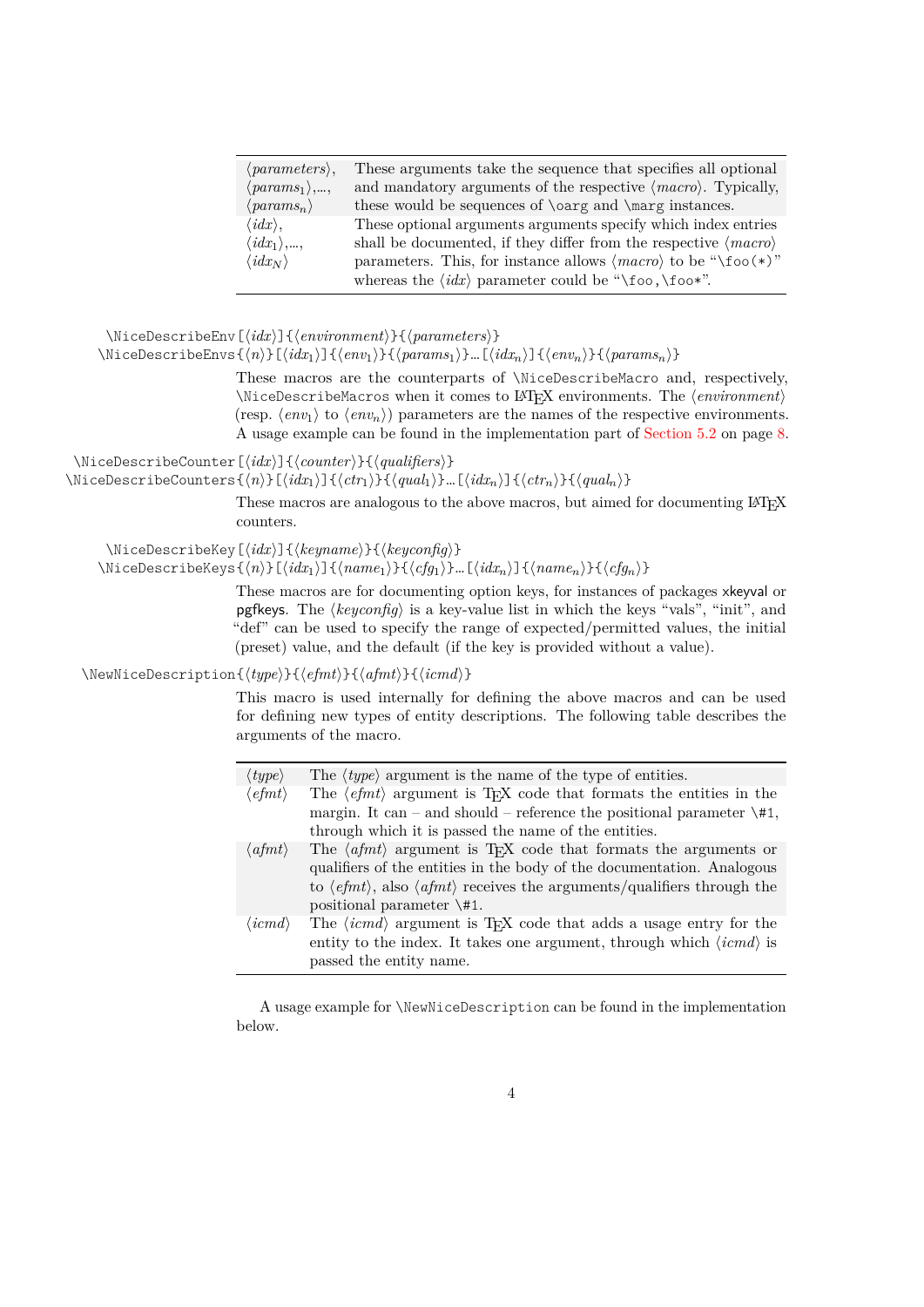#### <span id="page-4-31"></span><span id="page-4-21"></span><span id="page-4-20"></span><span id="page-4-16"></span><span id="page-4-15"></span><span id="page-4-14"></span><span id="page-4-13"></span><span id="page-4-12"></span><span id="page-4-11"></span><span id="page-4-10"></span><span id="page-4-6"></span><span id="page-4-3"></span><span id="page-4-0"></span>**Implementation**

<span id="page-4-35"></span><span id="page-4-34"></span><span id="page-4-33"></span><span id="page-4-32"></span><span id="page-4-30"></span><span id="page-4-29"></span><span id="page-4-28"></span><span id="page-4-27"></span><span id="page-4-26"></span><span id="page-4-25"></span><span id="page-4-24"></span><span id="page-4-23"></span><span id="page-4-22"></span><span id="page-4-19"></span><span id="page-4-18"></span><span id="page-4-17"></span><span id="page-4-9"></span><span id="page-4-8"></span><span id="page-4-7"></span><span id="page-4-5"></span><span id="page-4-4"></span><span id="page-4-2"></span><span id="page-4-1"></span>

| \NewNiceDescription                           | The \NewNiceDescription{ $\langle type \rangle$ }{ $\langle e f m t \rangle$ }{ $\langle a f m t \rangle$ }{ $\langle i c m d \rangle$ } macro defines the<br>$\langle type \rangle$ and $\langle type \rangle$ and $\langle type \rangle$ s macros and saves the $\langle e f m t \rangle$<br>and $\langle afmt \rangle$ parameters for use by \NiceDescribe $\langle type \rangle$ s.                                                                                                                                                                                                                                                                                                                                                                                                                                                                                                                             |
|-----------------------------------------------|---------------------------------------------------------------------------------------------------------------------------------------------------------------------------------------------------------------------------------------------------------------------------------------------------------------------------------------------------------------------------------------------------------------------------------------------------------------------------------------------------------------------------------------------------------------------------------------------------------------------------------------------------------------------------------------------------------------------------------------------------------------------------------------------------------------------------------------------------------------------------------------------------------------------|
|                                               | 37 \newcommand\NewNiceDescription[4]{%<br>\expandafter\newcommand\csname NiceDescribe#1\endcsname{%<br>38<br>\csname NiceDescribe#1s\endcsname{1}}%<br>39<br>\expandafter\newcommand\csname NiceDescribe#1s\endcsname{%<br>40<br>\rgltxdoc@Desc<br>41<br>${\sc$ use[rgltxdoc@efmt@#1}<br>42<br>${\sc$ suse(rgltxdoc@@afmt@#1}}<br>43<br>${#4}$ } $%$<br>44<br>\csdef{rgltxdoc@@efmt@#1}##1{#2}%<br>45<br>\csdef{rgltxdoc@@afmt@#1}##1{#3}}<br>46                                                                                                                                                                                                                                                                                                                                                                                                                                                                    |
| \NiceDescribeMacro<br>\NiceDescribeMacros     | Macro names are formatted detokenized through \string. Arguments are format-<br>ted as is. For the index, <i>\SpecialUsageIndex of the doc package is used.</i><br>47\NewNiceDescription{Macro}{\string#1}{#1}{\SpecialUsageIndex}                                                                                                                                                                                                                                                                                                                                                                                                                                                                                                                                                                                                                                                                                  |
| \NiceDescribeEnv<br>\NiceDescribeEnvs         | Environment names are formatted with a gray \begin and \end. The arguments<br>of environments are formatted as is. For the index, <i>\SpecialEnvIndex of the doc</i><br>package is used.<br>48 \NewNiceDescription{Env}<br>{\textcolor{gray}{\cs{begin}}\cmarg{#1}\\<br>49<br>\textcolor{gray}{\cs{end}}\cmarg{#1}}<br>50<br>{#1}{\SpecialEnvIndex}<br>51                                                                                                                                                                                                                                                                                                                                                                                                                                                                                                                                                           |
| \NiceDescribeCounter<br>\NiceDescribeCounters | Counter names are formatted as is. Arguments or qualifiers should usually not be<br>present for counters, but if provided, they would be formatted as is. The index<br>entry is produced through <i>\SpecialOtherIndex</i> (see its documentation below).<br>52 \NewNiceDescription{Counter}{#1}{#1}<br>$\label{thm:1} $$ \SpecialOtherIndex\counter\{counters\}}$$$<br>53                                                                                                                                                                                                                                                                                                                                                                                                                                                                                                                                          |
| \NiceDescribeKey<br>\NiceDescribeKeys         | Option-key names are formatted as is. Arguments are split into the range of values<br>(vals), the initial value (init), and the default value ( $\det$ – the value used when<br>only the key but no value is specified to the key). These three can be set as keys.<br>The index entry is produced through <i>\SpecialOtherIndex</i> (see its documentation<br>below).<br>54 \NewNiceDescription{Key}{#1\,\textrm{=}\,\null}<br>{\begingroup<br>55<br>\newcommand\vmeta[1]{{\normalfont\meta{##1}}}%<br>56<br>\setkeys[rgltxdoc]{DescOpt}{#1}%<br>57<br>\setbox\z@\hbox{\qquad\let\rgltxdoc@@sep\@empty<br>58<br>\rgltxdoc@opt{default}{\cmdrgltxdoc@DescOpt@def}%<br>59<br>\rgltxdoc@opt{initially}{\cmdrgltxdoc@DescOpt@init}}%<br>60<br>\parbox[t]{\linewidth-\wd\z@}{%<br>61<br>\raggedright\cmdrgltxdoc@DescOpt@vals}%<br>62<br>\box\z@\endgroup}<br>63<br>{\SpecialOtherIndex{option-key}{option-keys}}<br>64 |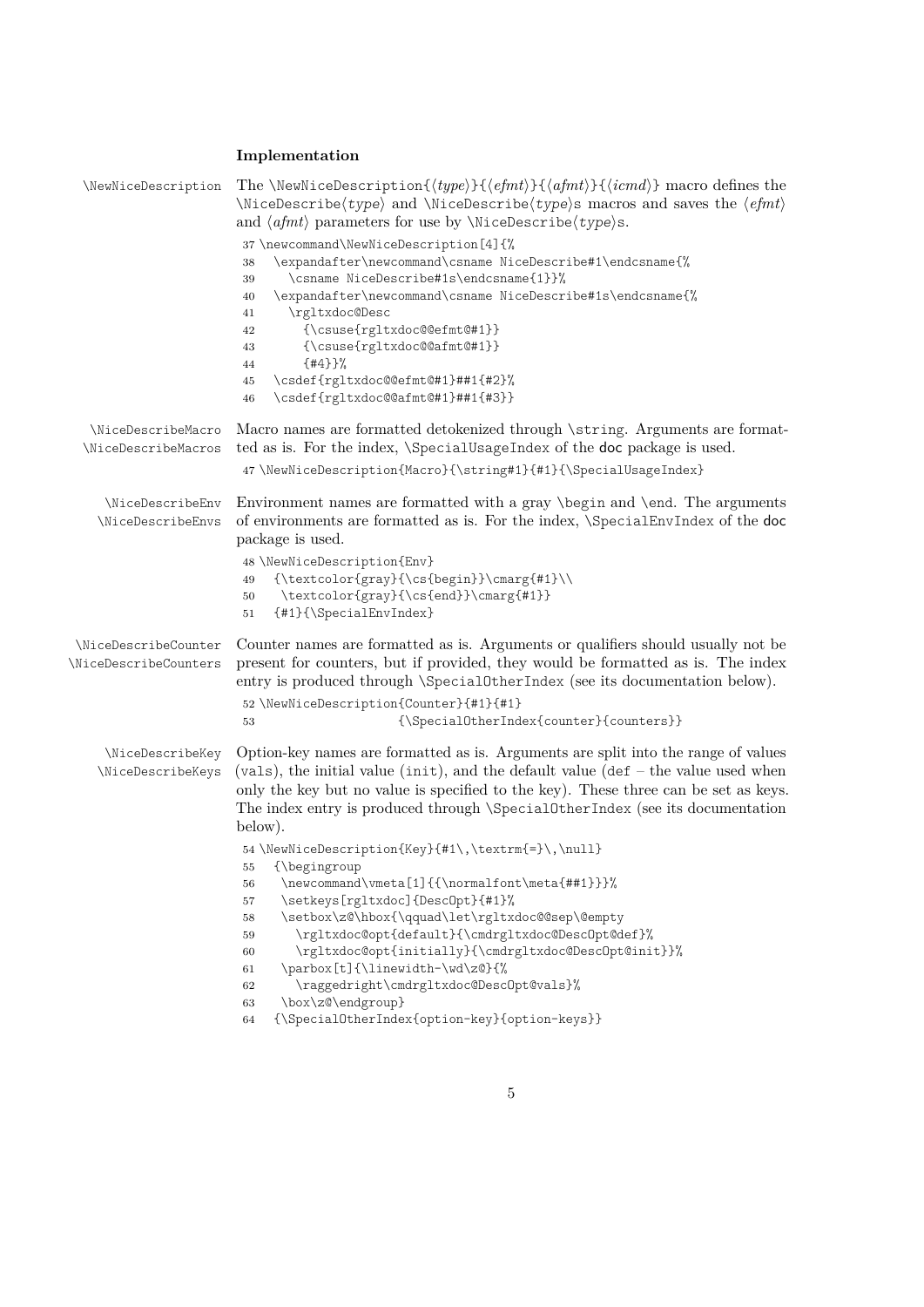```
65 \usepackage{xkeyval,calc}
                      66 \define@key[rgltxdoc]{DescOpt}{vals}{%
                      67 \def\cmdrgltxdoc@DescOpt@vals{}\let\rgltxdoc@@sep\@empty%
                      68 \def\do##1{%
                      69 \protected@eappto\cmdrgltxdoc@DescOpt@vals{\rgltxdoc@@sep\texttt{##1}}%
                      70 \def\rgltxdoc@@sep{, }}%
                      71 \docsvlist{#1}}
                      72 \define@cmdkey[rgltxdoc]{DescOpt}{init}{}
                      73 \define@cmdkey[rgltxdoc]{DescOpt}{def}{}
                      74 \newcommand\rgltxdoc@opt[2]{\ifdef{#2}
                      75 {\rgltxdoc@@sep\textsl{#1: }\texttt{#2}%
                      76 \def\rgltxdoc@@sep{, }}
                      77 {}}
\SpecialOtherIndex The \SpecialOtherIndex{\type}}{\types}{hame}} macro adds an index entry
                     of the given \langle type \rangle (with plural form \langle types \rangle) and given \langle name \rangle. The macro is a
                     straightforward generalization of \SpecialEnvIndex (both from hypdoc and from
                     doc).
                      78 \newcommand*\SpecialOtherIndex[3]{%
                      79 \@bsphack
                      80 \begingroup
                      81 \HD@target
                      82 \let\HDorg@encapchar\encapchar
                      83 \edef\encapchar usage{%
                      84 \HDorg@encapchar hdclindex{\the\c@HD@hypercount}{usage}%
                      85 }%
                      86 \rgltxdoc@nohyp@SpecialOtherIndex{#1}{#2}{#3}%
                      87 \endgroup
                      88 \@esphack}
                      89 \newcommand\rgltxdoc@nohyp@SpecialOtherIndex[3]{%
                      90 \index{#3\actualchar{\protect\ttfamily#3}
                      91 (#1)\encapchar usage}%
                      92 \index{#2:\levelchar#3\actualchar
                      93 {\protect\ttfamily#3}\encapchar usage}}
 \rgltxdoc@DescRec The \rgltxdoc@Desc{\efmt\}{\afmt\}{\icmd\}{\icmd\}{\n\}[\idx\}]{\entity\}{\args\} macro
                     formats a description header for \langle n \rangle entities, of which the first are specified
                     through \langle i dx \rangle, \langle entity \rangle, and \langle args \rangle. The margin parts are formatted through the
                     hefmti{hentityi} macro, the parts in the text body through the hafmti{hargsi}
                     macro. The index entries are created through the \langle i \, d \, d \rangle macro. In its
                     implementation, \rgltxdoc@Desc builds on \pbox from the pbox package. It uses
                     \rgltxdoc@DescRec and \rgltxdoc@DescRec@i (both with the same argument
                     lists) for the parsing of arguments and for recursively grabbing the arguments for
                     the \langle n \rangle entities. At first, \rgltxdoc@Desc creates some vertical space above a list
                     of description headers. Afterwards it starts the recursion.
                      94 \RequirePackage{pbox}
                      95 \newcommand\rgltxdoc@Desc{\medskip\par\noindent\rgltxdoc@DescRec}
                      96 \newcommand\rgltxdoc@DescRec[4]{%
```
- <span id="page-5-31"></span><span id="page-5-30"></span><span id="page-5-27"></span><span id="page-5-23"></span><span id="page-5-22"></span><span id="page-5-19"></span><span id="page-5-18"></span><span id="page-5-17"></span><span id="page-5-8"></span><span id="page-5-6"></span><span id="page-5-5"></span><span id="page-5-4"></span><span id="page-5-3"></span>\@ifnextchar[%]
- <span id="page-5-28"></span>{\rgltxdoc@DescRec@i{#1}{#2}{#3}{#4}}%
- <span id="page-5-29"></span>{\rgltxdoc@DescRec@i{#1}{#2}{#3}{#4}[]}}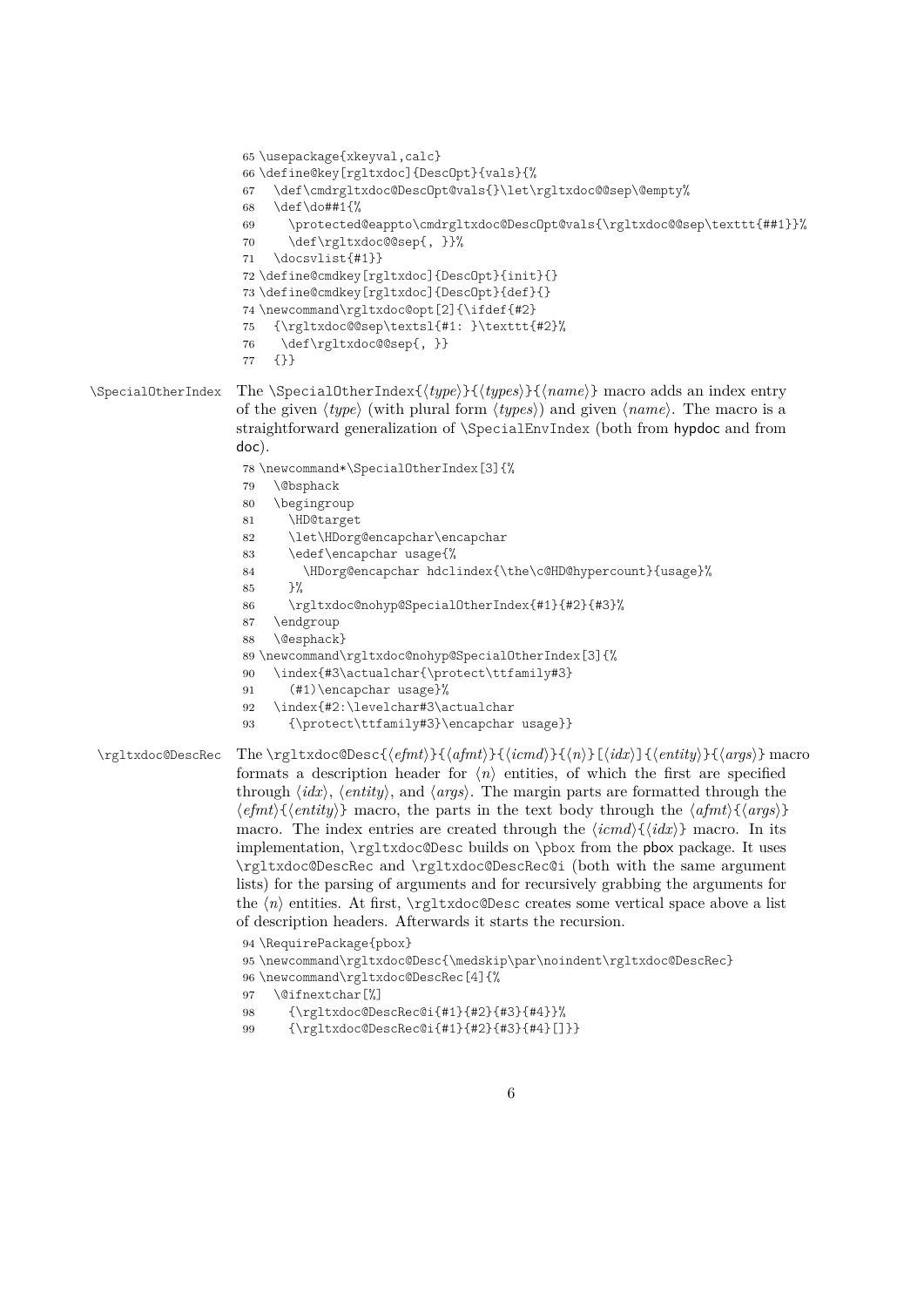<span id="page-6-12"></span>100 \def\rgltxdoc@DescRec@i#1#2#3#4[#5]#6#7{%

The following code creates the "margin" text (more precisely, a box to the left of the text) and the  $\langle \textit{args} \rangle$  next to it.

```
101 \rgltxdoc@inmargin{\ttfamily #1{#6}}%
```
If there is no  $\langle args \rangle$ , then the margin part is moved towards the left by a \quad. 102 {\ifstrempty{#7}{\quad}{}}%

<span id="page-6-11"></span><span id="page-6-7"></span>103 #2{#7}\relax

Next, the index entries are created, through the comma-separated  $\langle idx \rangle$  if this optional argument is given.

<span id="page-6-8"></span>104 \ifstrempty{#5}% 105 {#3{#6}}%

<span id="page-6-4"></span>106 {\forcsvlist{#3}{#5}}%

Next, we check whether  $\langle n \rangle > 1$  and recurse, after a line break, if this is satisfied.

```
107 \ifnumgreater{#4}{1}%
```
<span id="page-6-0"></span>108 {\\\rgltxdoc@DescRec{#1}{#2}{#3}{#4-1}}%

Finally, the following code ends a list of description headers, taking into account that an empty  $\langle \textit{args} \rangle$  allows the documentation text to already start in the same line as the "margin" text.

<span id="page-6-9"></span>109 {\ifstrempty{#7}{}{\smallskip\par\noindent}\ignorespaces}}

<span id="page-6-14"></span>\rgltxdoc@inmargin The \rgltxdoc@inmargin{h*text*i}{h*spacing*i} macro puts h*text*i into the margin of a newly started paragraph and uses  $\langle spacing \rangle$  to put additional horizontal spacing between  $\langle text \rangle$  and the left side of the paragraph.

110 \newcommand\rgltxdoc@inmargin[2]{%

```
111 \leavevmode\null\hbox to\z@{\hss%
112 \pbox[t]{3\marginparwidth}{#1}%
113 #2}}
```
#### **5.2 Arguments, Keys, and Values**

<span id="page-6-2"></span><span id="page-6-1"></span>Longer descriptions of macro/environment arguments as well as of keys (in keyvalue lists) and special values can be typeset in tables. For a common appearance, the keyvaltable package is used.

```
\begin{KeyValTable}
{KeyDesc}
\end{KeyValTable}
                      This table is used for describing keys in key-value lists. It has three columns: key,
                      desc, and default. The former two have the obvious meaning. The latter allows
                      for specifying a default value for the key that is used when the key is not provided.
\begin{KeyValTable}
{ValDesc}
\end{KeyValTable}
                      This table is used for describing special values (constants). It has two columns,
                      val and desc, with their obvious meaning.
\begin{KeyValTable}
{ArgDesc}
```
<span id="page-6-3"></span>\end{KeyValTable}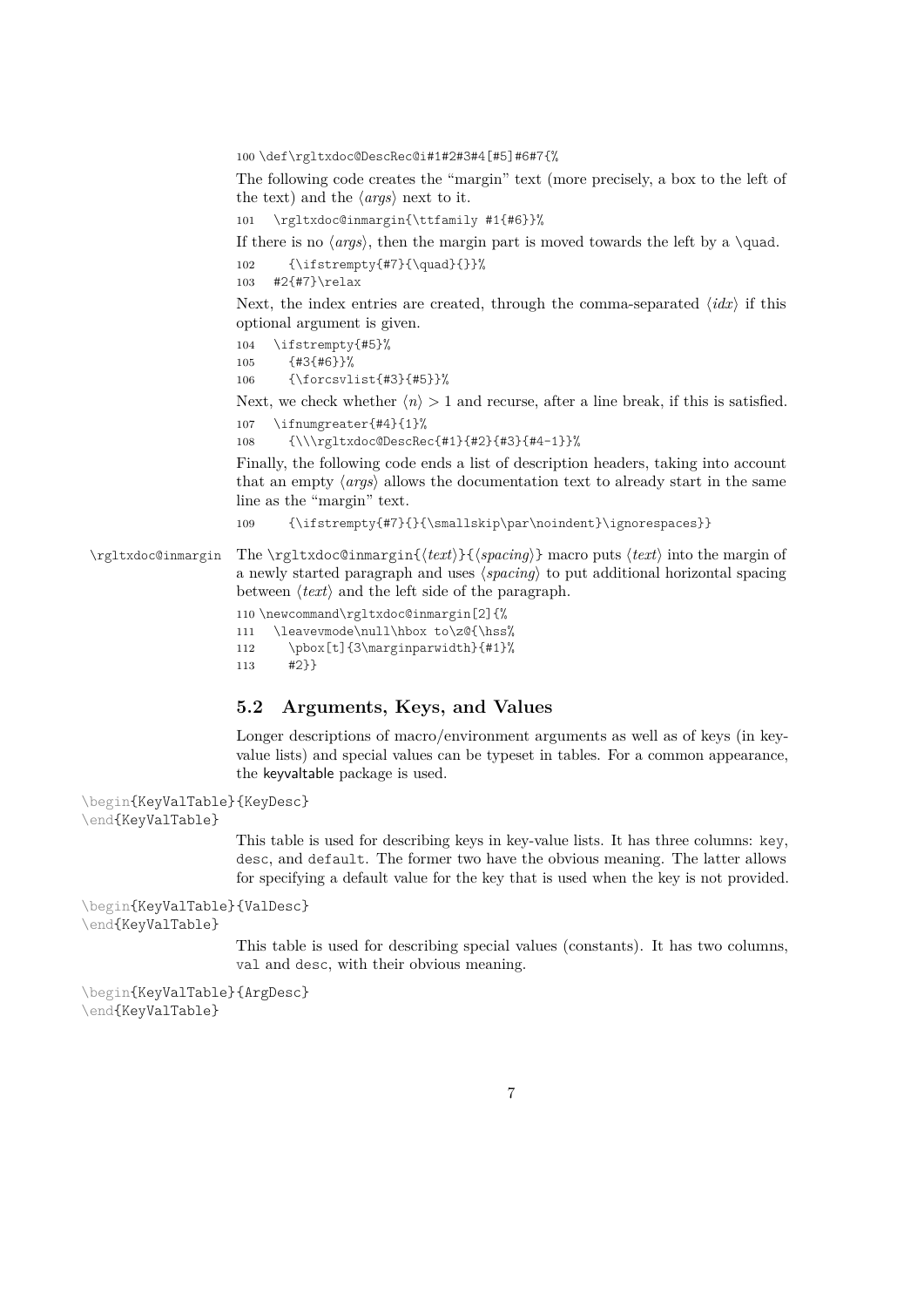<span id="page-7-1"></span>This table is used for describing arguments of macros and environments in a structured fashion. It has two columns, arg and desc. Examples of this kind of table can be found in [Section 5.1.](#page-2-0)

<span id="page-7-0"></span>**Implementation** The keyvaltable package is used for creating the tables that document keys, values etc.

```
114 \RequirePackage{keyvaltable}
115 \kvtSet{headbg=black!10,rowbg=white..black!5}
```
The following code defines the table types. The code should be self-explanatory in terms of which columns exist and what their alignment and purpose is.

```
116 \NewKeyValTable{KeyDesc}{%
117 key: align=l, format=\texttt, head=\textbf{Key};
118 desc: align=X, head=\textbf{Description and Possible Values};
119 default: align=l, format=\texttt, head=\textbf{Default};
120 }
121 \NewKeyValTable[showhead=false]{ValDesc}{%
122 val: align=l, format=\texttt, head=\textbf{Value};
123 desc: align=X, head=\textbf{Description};
124 }
125 \NewKeyValTable[showhead=false]{ArgDesc}{%
126 arg: align=l, head=\textbf{Argument};
127 desc: align=X, head=\textbf{Description};
128 }
```
#### <span id="page-7-25"></span><span id="page-7-24"></span><span id="page-7-13"></span>**5.3 Individual Entities**

<span id="page-7-6"></span> $\text{The } \text{\'{}(environment)} \text{ has a constant of } \text{ of } \text{ for environment names.}$ instead of command names.

```
129 \newcommand\env[1]{\texttt{#1}}
```
<span id="page-7-15"></span>\pkgname The \pkgname{ $\langle package-name\rangle$ } macro typesets package names in a uniform font (sans-serif). Moreover, the package checks whether the package actually exists, in order to identify embarrassing typos in the package name.

```
130 \newrobustcmd\pkgname[1]{%
131 \IfFileExists{#1.sty}
132 {\textsf{#1}}
133 {\rgltxdoc@err{Package `#1' not found. Spelling?}}}
```
<span id="page-7-16"></span>\pkgnames The \pkgnames{h*package-names*i} macro typesets a comma-separated list of package names.

```
134 \newcommand\pkgnames{%
135 \def\do##1{\pkgname{##1}\def\do####1{, \pkgname{####1}}}%
136 \docsvlist}
```

```
\cmarg The \cmarg{\{const-arg\} and \coarg{\{const-arg\} macros are counterparts for
\coarg
\marg and \oarg. They format constant argument values, though.
        137\newcommand\cmarg[1]{\mbox{\texttt{\string{#1\string}}}}
        138 \newcommand\coarg[1]{\mbox{\texttt{[#1]}}}
```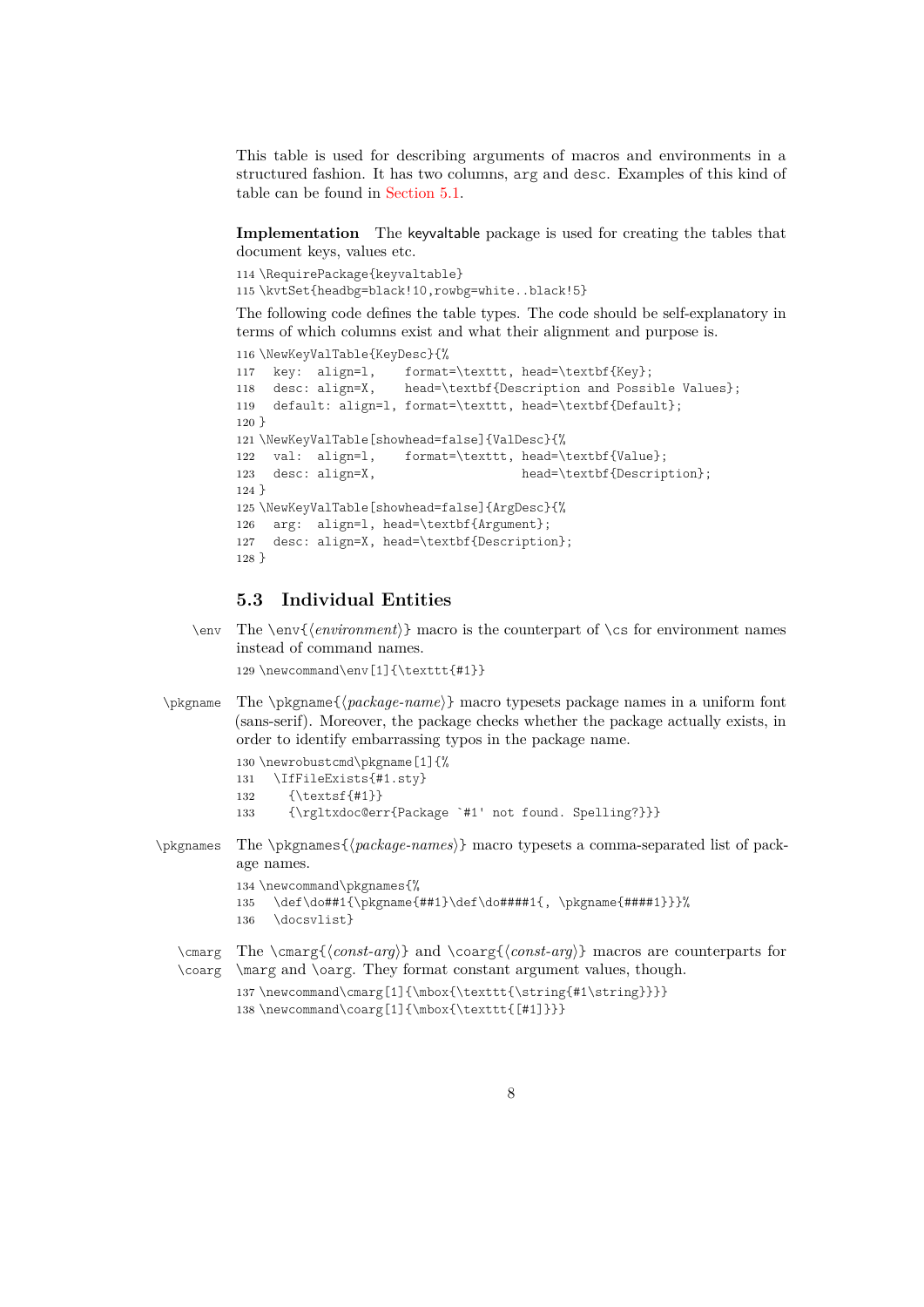The following enables references to various LAT<sub>EX</sub> tools in the common formatting of their names.

<span id="page-8-6"></span>139 \RequirePackage{hologo}

### **6 Typesetting Examples**

For typesetting examples, the showexpl package is used. Some specific settings for the appearance of the example listings are defined and some auxiliary macros simplify special examples.

Generally, code examples shall be typeset in one of two ways:

- 1. through lstlisting environments, if only code shall be displayed but no visualization of the code's output;
- 2. through LTXexample environments, if the code as well as its output shall be displayed.

Below follows an example of LTXexample that uses some of the features provided by rgltxdoc on top of showexpl: Labels/references and sections.

| \section{Test}<br>\label{sec:test}         | $\operatorname{Test}$                |
|--------------------------------------------|--------------------------------------|
| \cref{sec:test} has number~\ref{sec:test}. | <sup>1</sup> Section 1 has number 1. |

The following code performs the setup for both (because LTXexample builds on lstlisting).

```
140 \RequirePackage{showexpl}
141 \lstset{%
142 gobble=2,
143 frame=trbl,
144 backgroundcolor=\color{black!5!white},
145 explpreset={%
146 numbers=none, columns=flexible, basicstyle=\footnotesize\ttfamily},
147 numbers=none, columns=flexible, basicstyle=\footnotesize\ttfamily,
148 preset={\rgltxdoc@ExampleFix\rgltxdoc@SaveSecs\small\sffamily},
149 overhang=2cm,
150 pos=r,
151 captionpos=b}
The following enables references to LTXexample and lstlisting environments
through \cref and \vref.
```

```
152 \crefname{lstlisting}{Listing}{Listings}
```
The following adds the morepreset key to listing environments, to allow for extending preset code rather than overwriting it.

```
153 \lst@Key{morepreset}\relax{\appto\SX@preset{#1}}
```
<span id="page-8-9"></span>\rgltxdoc@ExampleFix The \rgltxdoc@ExampleFix macro performs some setup to enable, to some extent, functionality that showexpl disables or does not implement. Concretely,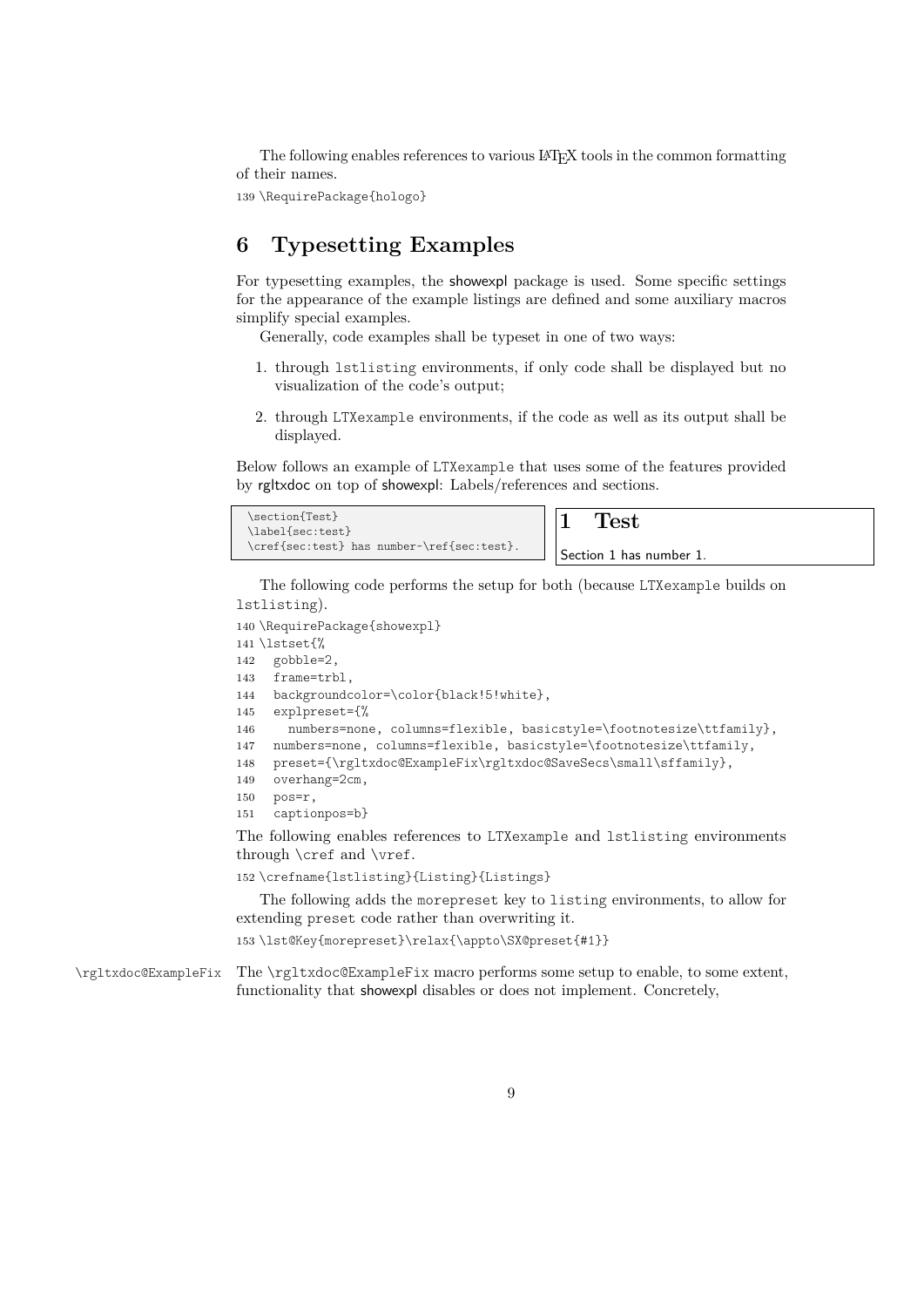- <span id="page-9-0"></span>• the macro simulates labels and references, as long as labels are only referenced after they have been defined (in LTXexample environments, the normal label and ref mechanism is otherwise disabled);
- the macro re-enables the default \marginpar macro, which is disabled by LTXexample presumably due to its suboptimal appearance; for the cases in which the appearance can be justified, the macro is enabled.

154 \newcommand\rgltxdoc@ExampleFix{%

The fake  $\lambda$ label $[\langle type \rangle]$  ${\langle label \rangle}$  macro takes the optional  $\langle type \rangle$ , as the cleveref package defines it. The macro first saves the current label value in a global macro for basic \refs. Then, for \crefs, the macro also stores the label's type, either from  $\langle type \rangle$  or from cleveref's routines.

```
155 \renewcommand\label[2][]{%
156 \global\csletcs{rgltxdoc@@lbl@##2}{@currentlabel}%
157 \ifstrempty{##1}
158 {\csxdef{rgltxdoc@@lbltype@##2}{\rgltxdoc@curlbltype}}
159 {\csgdef{rgltxdoc@@lbltype@##2}{##1}}}%
```
<span id="page-9-13"></span><span id="page-9-9"></span>The \ref and \cref macros simply use the values stored by \label. Note that the multitude of further cleveref and varioref macros, e.g., \crefrange are currently not implemented. They would need to be defined when there is actual demand for them.

```
160 \def\ref##1{\csuse{rgltxdoc@@lbl@##1}}%
161 \def\cref##1{%
162 \csuse{cref@\csuse{rgltxdoc@@lbltype@##1}@name}~\ref{##1}}%
163 \let\marginpar=\rgltxdoc@@marginpar
164 }
165 \let\rgltxdoc@@marginpar=\marginpar
```
<span id="page-9-17"></span>The \rgltxdoc@curlbltype and \rgltxdoc@curlbltype@i macros are auxiliary macros for parsing the content of \cref@currentlabel, as set by the cleveref package. The first bracketet value in the content is the label type we're interested in here. If there's no current label type, we silently use the empty string.

```
166 \def\rgltxdoc@curlbltype{%
167 \@ifundefined{cref@currentlabel}{}
168 {\expandafter\rgltxdoc@curlbltype@i\cref@currentlabel\@nil}}
169 \def\rgltxdoc@curlbltype@i[#1][#2][#3]#4\@nil{#1}
```
<span id="page-9-20"></span><span id="page-9-19"></span>\rgltxdoc@SaveSecs \rgltxdoc@RestoreSecs

<span id="page-9-5"></span>The \rgltxdoc@SaveSecs macro saves the section counters and the \rgltxdoc@RestoreSecs macro restores the values of the section counters. This allows one to use sectioning commands in code examples without interfering with the section numbering in the documentation. The \rgltxdoc@SaveSecs macro additionally disables the TOC macro, such that example sections do not appear in the documentation's TOC.

<span id="page-9-21"></span><span id="page-9-8"></span><span id="page-9-6"></span><span id="page-9-3"></span><span id="page-9-1"></span> \newcommand\rgltxdoc@SaveSecs{% \def\addcontentsline##1##2##3{}% \@for\SC:=chapter,section,subsection,subsubsection\do{% 173 \@ifundefined{c@\SC}{} {\csedef{rgltx@@ctr@\SC}{\the\value{\SC}}% 175 \setcounter{\SC}{0}}}} \newcommand\rgltxdoc@RestoreSecs{%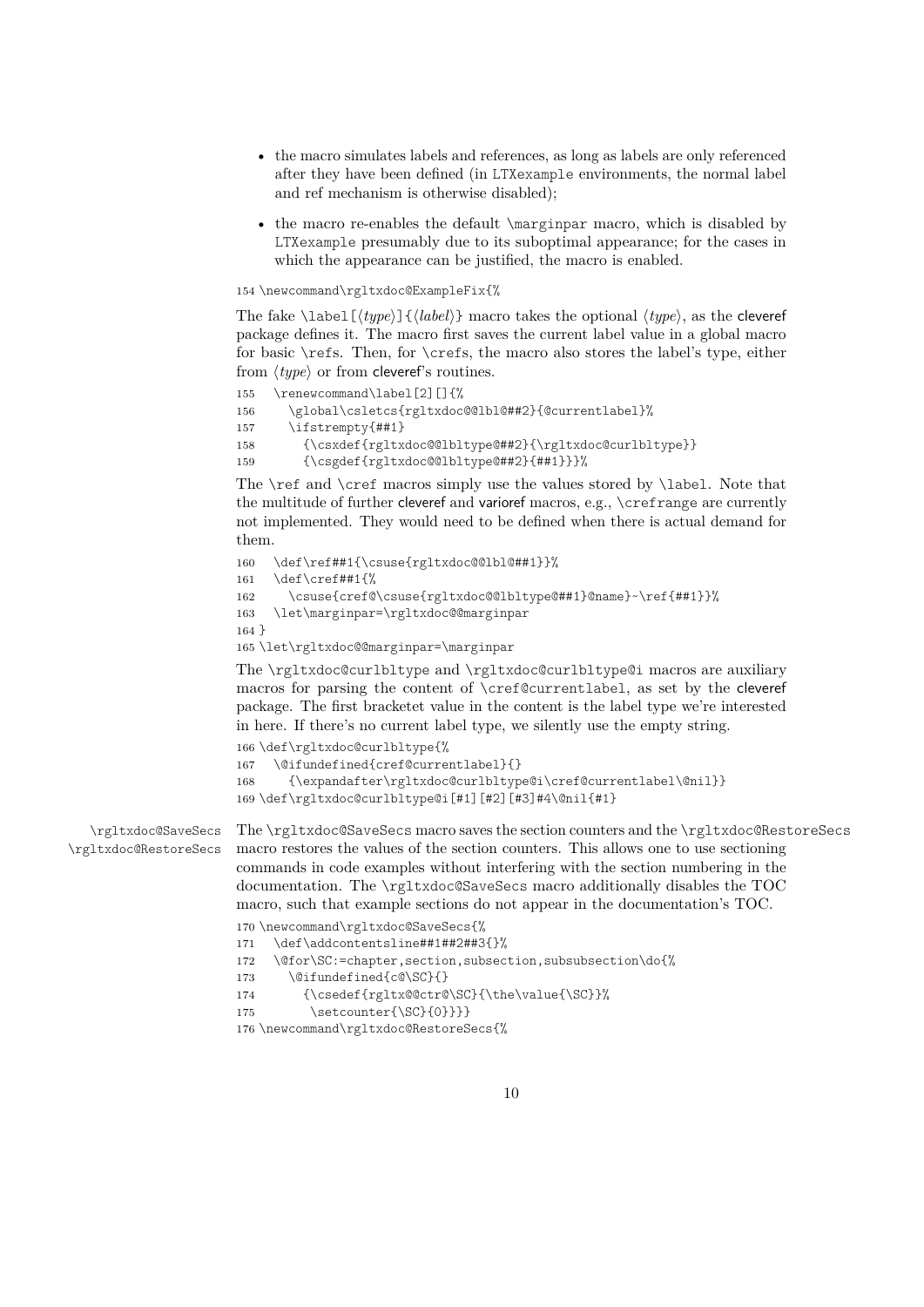```
177 \@for\SC:=chapter,section,subsection,subsubsection\do{%
```

```
178 \@difundefined{c@\SC}{}
```

```
179 {\setcounter{\SC}{\csuse{rgltx@@ctr@\SC}}}}}
```

```
180 \patchcmd{\SX@resultInput}{\par}{\rgltxdoc@RestoreSecs\par}
```

```
181 {}
```
<span id="page-10-7"></span>182 {\rgltxdoc@warn{Could not patch showexpl to reset section counters.}}

### **7 Shared Internal Code**

<span id="page-10-8"></span>\rgltxdoc@err

<span id="page-10-6"></span>\rgltxdoc@warn macro raises the given  $\langle warning \rangle$ . The \rgltxdoc@err{*\error*}} macro raises the given *\error*}. The \rgltxdoc@warn{*\warning*}}

```
183 \newcommand\rgltxdoc@err[1]{%
```

```
184 \PackageError{rgltxdoc}{#1}{}}
```

```
185 \newcommand\rgltxdoc@warn[1]{%
```
<span id="page-10-4"></span>186 \PackageWarning{rgltxdoc}{#1}{}}

### **8 Future Work**

• Add keys, as listed in KeyDesc tables to the index automatically.

### **Change History**

| V <sup>1</sup>                           | \SpecialOtherIndex: enabled                     |
|------------------------------------------|-------------------------------------------------|
| General: Initial version $\dots \dots 1$ | hypdoc support $\ldots \ldots \ldots 6$         |
| v1.1                                     | \pkgnames: macro added $\dots \dots$ 8          |
| General: load babel only if not yet      | \rgltxdoc@RestoreSecs: disabled                 |
| $loaded \dots \dots \dots \dots \dots 1$ | contents lines $\ldots \ldots \ldots \ldots 10$ |
| v1.2                                     | v1.3                                            |
| \NiceDescribeKeys: macros added 5        | General: add amsmath dependency 3               |

### **Index**

| Symbols                                                          |
|------------------------------------------------------------------|
| $\setminus, \ldots \ldots \ldots \ldots \ldots \ldots \ldots 54$ |
| $\Diamond$ bsphack  79                                           |
| $\text{Qempty}$ 58,67                                            |
| \@esphack  88                                                    |
| \@for  172, 177                                                  |
| $\sqrt{97}$                                                      |
| $\setminus$ @ifpackageloaded  9                                  |
| \@ifundefined  167, 173, 178                                     |
| \@nil  168, 169                                                  |
| $\setminus$ 49, 108                                              |

| $\text{actualchar}$ 90,92                                                                                                                                                                                                                   |  |
|---------------------------------------------------------------------------------------------------------------------------------------------------------------------------------------------------------------------------------------------|--|
| \addcontentsline  171                                                                                                                                                                                                                       |  |
|                                                                                                                                                                                                                                             |  |
| в<br>$\begin{bmatrix} \begin{array}{ccc} \text{begin} \text{array}} \end{array} \end{bmatrix}$<br>$\begin{array}{ccc}\n\text{bgroup} & \dots & \dots & \dots & 24\n\end{array}$<br>$\text{box} \ldots \ldots \ldots \ldots \ldots \quad 63$ |  |

#### **C**

| \c@HD@hypercount  84 |  |  |  |
|----------------------|--|--|--|
|                      |  |  |  |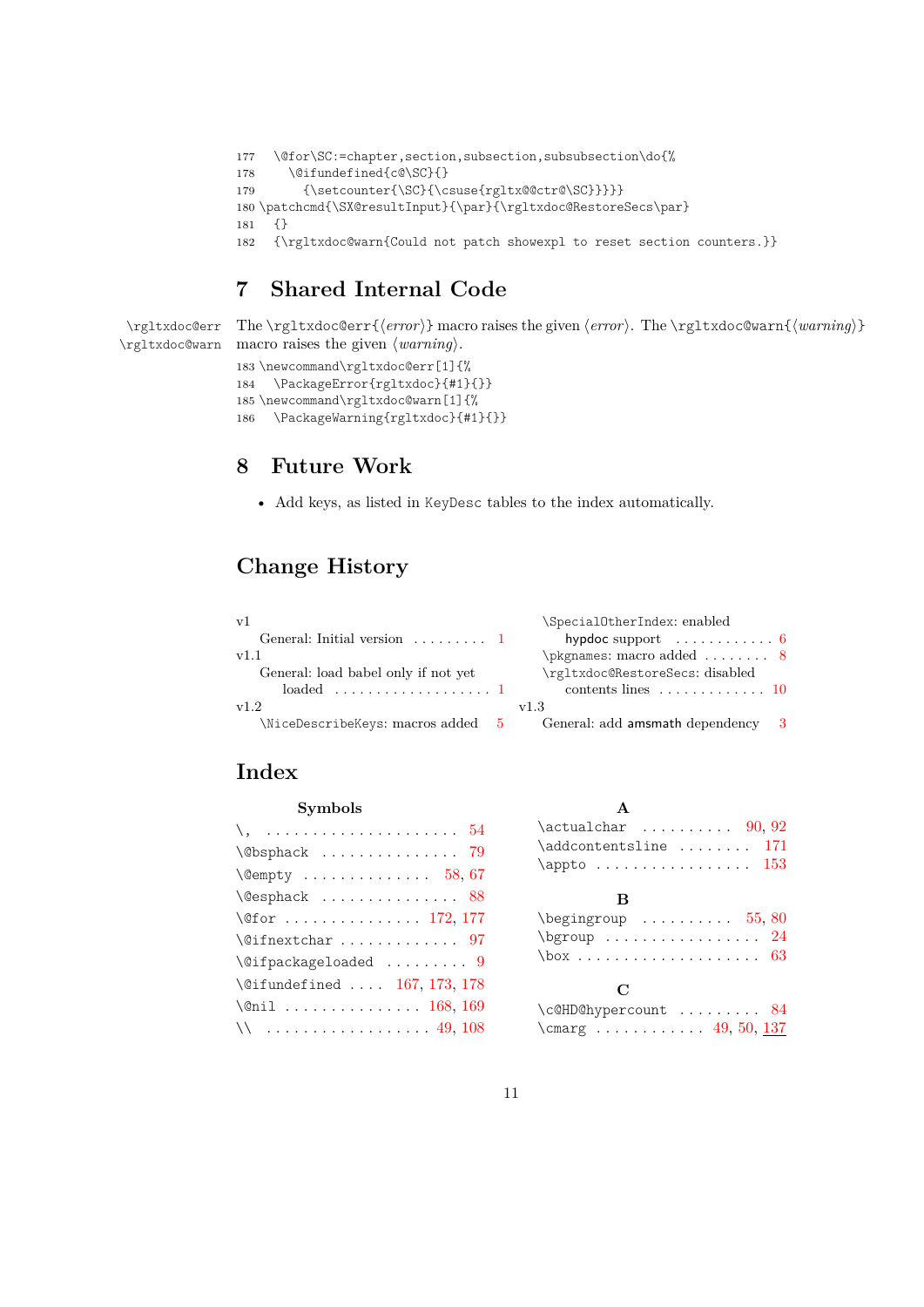| 59<br>\cmdrgltxdoc@DescOpt@def                                                                                                                                                                                                                                                                                                                                                                                              |
|-----------------------------------------------------------------------------------------------------------------------------------------------------------------------------------------------------------------------------------------------------------------------------------------------------------------------------------------------------------------------------------------------------------------------------|
| \cmdrgltxdoc@DescOpt@init .<br>60                                                                                                                                                                                                                                                                                                                                                                                           |
| \cmdrgltxdoc@DescOpt@vals<br>62,<br>L.                                                                                                                                                                                                                                                                                                                                                                                      |
| 67.69                                                                                                                                                                                                                                                                                                                                                                                                                       |
| 137<br>$\text{coarg}$                                                                                                                                                                                                                                                                                                                                                                                                       |
| 144                                                                                                                                                                                                                                                                                                                                                                                                                         |
| 161<br>$\cref$                                                                                                                                                                                                                                                                                                                                                                                                              |
| \cref@currentlabel<br>168                                                                                                                                                                                                                                                                                                                                                                                                   |
| $\crefname$<br>152                                                                                                                                                                                                                                                                                                                                                                                                          |
| \cs  49,50                                                                                                                                                                                                                                                                                                                                                                                                                  |
| $\csc 45, 46$                                                                                                                                                                                                                                                                                                                                                                                                               |
| 174<br>$\csc \atop \csc \atop \cdots \cdots$                                                                                                                                                                                                                                                                                                                                                                                |
| $\csc \atop \csc \atop \csc \atop \csc \atop \csc \atop \csc \atop \csc \atop \csc \atop \csc \atop \csc \atop \csc \atop \csc \atop \csc \atop \csc \atop \csc \atop \csc \atop \csc \atop \csc \atop \csc \atop \csc \atop \csc \atop \csc \atop \csc \atop \csc \atop \csc \atop \csc \atop \csc \atop \csc \atop \csc \atop \csc \atop \csc \atop \csc \atop \csc \atop \csc \atop \csc \atop \csc \atop \csc \$<br>159 |
| 156<br>$\cslant$ $\cslant$ $\ldots$ $\ldots$                                                                                                                                                                                                                                                                                                                                                                                |
| $\dots \dots \dots \dots \dots 38, 39, 40$<br>\csname                                                                                                                                                                                                                                                                                                                                                                       |
| \csuse $\ldots$ 42, 43, 160, 162, 179                                                                                                                                                                                                                                                                                                                                                                                       |
| 158<br>$\csc{set} \dots \dots \dots \dots$                                                                                                                                                                                                                                                                                                                                                                                  |

### **D**

| $\Delta$ PeclareFontShape  25      |
|------------------------------------|
| $\define@cmdkey   72, 73$          |
|                                    |
| $\downarrow$ do  68, 135, 172, 177 |
|                                    |

### **E**

| $\qquad$                                                                   |  |
|----------------------------------------------------------------------------|--|
| $\begin{array}{ccc} \text{encapchar } \ldots & 82, 83, 91, 93 \end{array}$ |  |
| $\end{math}$ 38, 39, 40                                                    |  |
| $\end{group} \dots \dots \dots \qquad 63, 87$                              |  |
| $\text{env} \dots \dots \dots \dots \dots \quad \frac{129}{129}$           |  |
| environments:                                                              |  |
| KeyValTable $\ldots \ldots$ 7, 7, 7                                        |  |
| $\exp\{ter \ldots 38, 40, 168\}$                                           |  |

#### **F**

| $\otimes$ is interesting the set of $146, 147$ |  |  |  |  |  |  |  |
|------------------------------------------------|--|--|--|--|--|--|--|
|                                                |  |  |  |  |  |  |  |

## **G**

| $\qquad$ |  |  |  |  |  |
|----------|--|--|--|--|--|
|----------|--|--|--|--|--|

### **H**

| $\hbox{\tt hbox} \ldots \ldots \ldots \ 24, 58, 111$ |  |
|------------------------------------------------------|--|
| \HD@target  81                                       |  |
| $\hbox{HDorg@encapchar } \ldots 82, 84$              |  |
|                                                      |  |

### **I**

| $\iota$ ifbool  3, 14           |  |  |  |  |  |  |  |
|---------------------------------|--|--|--|--|--|--|--|
|                                 |  |  |  |  |  |  |  |
| \IfFileExists  131              |  |  |  |  |  |  |  |
| $\binom{107}{107}$              |  |  |  |  |  |  |  |
| \ifstrempty  102, 104, 109, 157 |  |  |  |  |  |  |  |
| $\iint$ gnorespaces  109        |  |  |  |  |  |  |  |
| $\langle 90, 92 \rangle$        |  |  |  |  |  |  |  |

# $\mathbf{K}$ <sub> $\epsilon$ </sub>

| KeyValTable (environment) $\gamma$ , $\gamma$ , $\gamma$ |  |
|----------------------------------------------------------|--|
| $\kvtSet$ 115                                            |  |

### **L**

| $\lambda$ abel  155                         |  |
|---------------------------------------------|--|
| \leavevmode  111                            |  |
| \let  58, 67, 82, 163, 165                  |  |
| $\text{levelchar}$ 92                       |  |
| $\{\text{linewidth} \dots \dots \dots \ 61$ |  |
| $\text{Nst@Key}$ 153                        |  |
| \lstset  141                                |  |

#### **M**

| \MakeOuterQuote  29                                    |  |
|--------------------------------------------------------|--|
| $\text{marginpar} \ldots \ldots \ldots \quad 163, 165$ |  |
| $\text{marginparwidth} \dots \dots \dots \quad 112$    |  |
| $\mbox{mbox} \dots \dots \dots \dots \dots \ 137, 138$ |  |
| $\backslash$ medskip  95                               |  |
|                                                        |  |

### **N**

| \NewKeyValTable  116, 121, 125                            |
|-----------------------------------------------------------|
| \NewNiceDescription 4, 37, 47, 48,                        |
| 52, 54                                                    |
| $\neq$ 20                                                 |
| \NiceDescribeCounter $4, 52$                              |
| \NiceDescribeCounters $\ldots$ 4, 52                      |
| \NiceDescribeEnv $4, 48$                                  |
| \NiceDescribeEnvs $4, 48$                                 |
| \NiceDescribeKey $4, 54$                                  |
| \NiceDescribeKeys $4, 54$                                 |
| $\text{NiceDescribeMaccro} \dots 3,47$                    |
| $\text{NiceDescribeMacros}$ 3, 47                         |
|                                                           |
| $\normalfont$ $\normalfont$ $\ldots \ldots \ldots \ldots$ |
| \null $54, 111$                                           |
| P                                                         |

\PackageError . . . . . . . . . . . [184](#page-10-3)